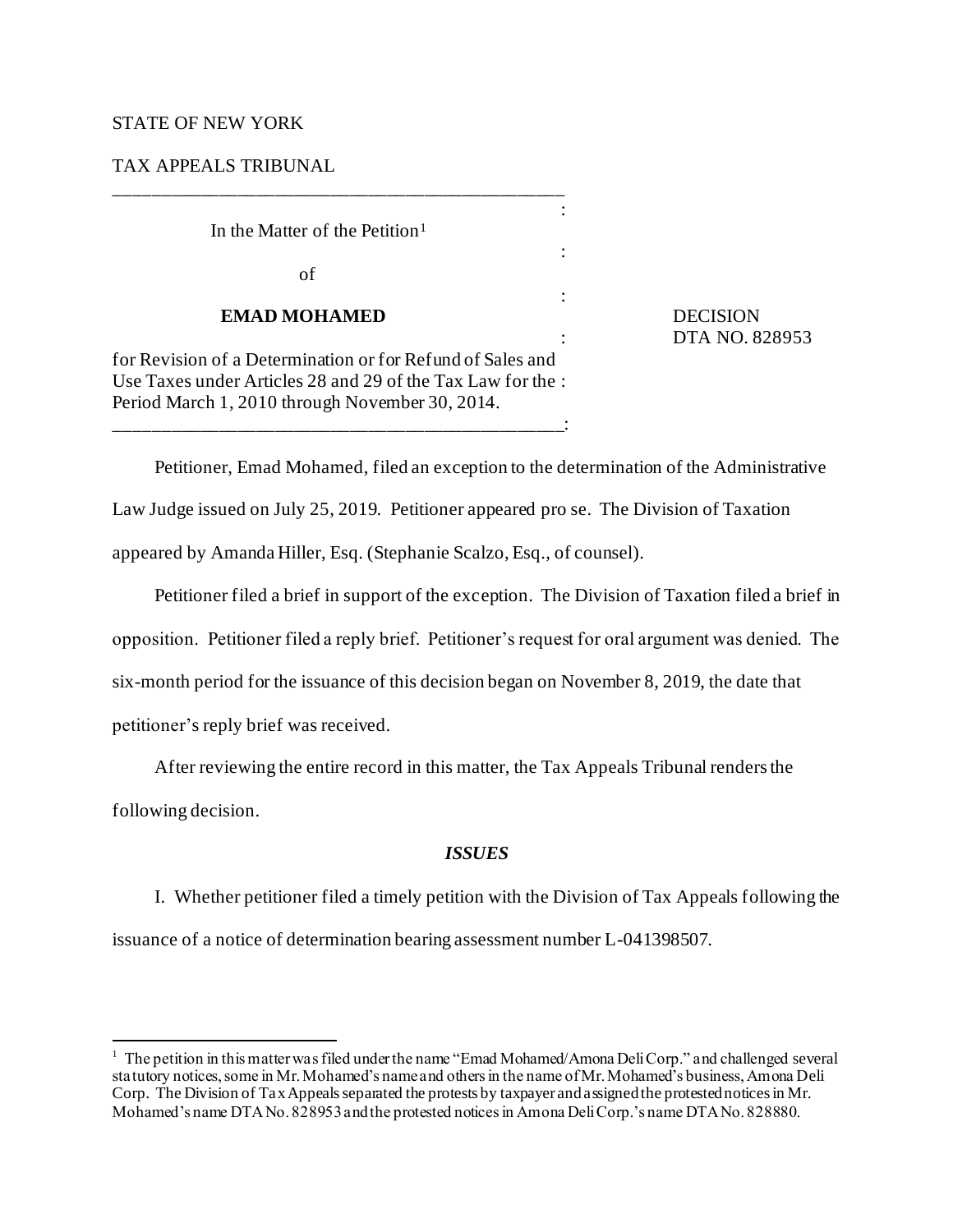II. Whether petitioner filed a timely petition with the Division of Tax Appeals following the issuance of a conciliation order bearing CMS No. 270493.

## *FINDINGS OF FACT*

We find the facts as determined by the Administrative Law Judge. Those facts appear below.

1. Petitioner, Emad Mohamed, requested a copy of the Division of Tax Appeals petition form (TA-100) on or before April 25, 2018. The Division of Tax Appeals mailed a petition form and a copy of the New York State Tax Appeals Tribunal Rules of Practice and Procedure to petitioner on April 25, 2018.

2. Months later, petitioner called to inquire about the status of the case. The Division of Tax Appeals informed petitioner that a petition had not been received. Petitioner claimed that a petition had been filed via United Parcel Service (UPS) on May 25, 2018. The Division of Tax Appeals instructed petitioner to mail another copy of the petition, together with the proof of mailing for the May 25, 2018 filing.

3. Petitioner mailed a copy of the petition, which was received by the Division of Tax Appeals on September 7, 2018. Petitioner also provided a copy of a Staples customer receipt indicating that a submission had been mailed to the Division of Tax Appeals via UPS on May 25, 2018. While the addressee information on the receipt is correct, the Division of Tax Appeals did not receive the May 25, 2018 submission. As petitioner provided proof of mailing, the filing date of the petition is deemed to be May 25, 2018.

4. The petition included a copy of two notices of determination bearing assessment numbers L-041398507 and L-044470534, dated as issued to petitioner on June 6, 2014 and

-2-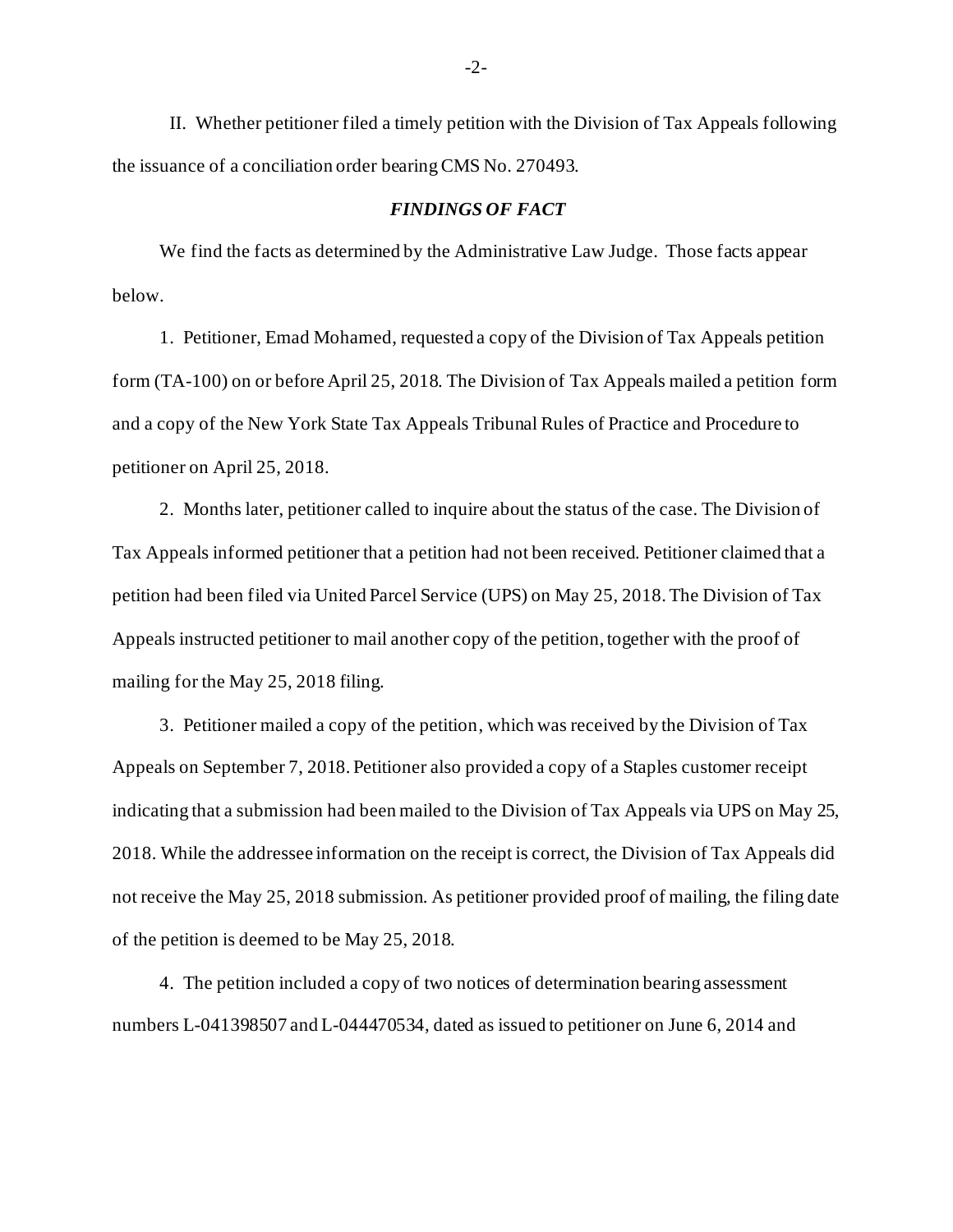February 29, 2016, respectively. The petition also included a copy of a consolidated statement of tax liabilities bearing the assessment numbers, dated as issued to petitioner on May 10, 2017.

5. Petitioner checked the box on the petition indicating that a conciliation conference had not been requested.

6. The petition challenges only the foregoing notices, and there were no other statutory notices attached to the petition.

7. On February 15, 2019, Supervising Administrative Law Judge Herbert M. Friedman, Jr., issued to petitioner a notice of intent to dismiss petition (notice of intent) with respect to the petition. The notice of intent stated, in sum, that as the petition had been filed in excess of 90 days after issuance of the notices of determination, the petition was not timely filed. Furthermore, the notice of intent held that the consolidated statement of tax liabilities is insufficient to confer jurisdiction upon the Division of Tax Appeals.

## *Notice of Determination Assessment Number L-041398507*

8. In response to the issuance of the notice of intent, the Division of Taxation (Division) provided the following: (i) the affidavit of Stephanie Scalzo, an attorney employed in the Office of Counsel of the Division<sup>2</sup> ; (ii) a copy of the June 6, 2014 notice of determination with the associated mailing cover sheet addressed to petitioner; (iii) an affidavit of Deena Picard, Data Processing Fiscal Systems Auditor 3 and Acting Director of the Management Analysis and Project Services Bureau (MAPS), dated March 18, 2019; (iv) a "Certified Record for Presort Mail - Assessments Receivable (CMR)" postmarked June 6, 2014; (v) an affidavit of Fred Ramundo, a supervisor in the Division's mail room, dated March 20, 2019; and (vi) a copy of petitioner's IT-201 for the tax year 2013, filed on April 15, 2014. This tax return lists the same

<sup>&</sup>lt;sup>2</sup> The determination misidentified the Division attorney who completed the affidavit.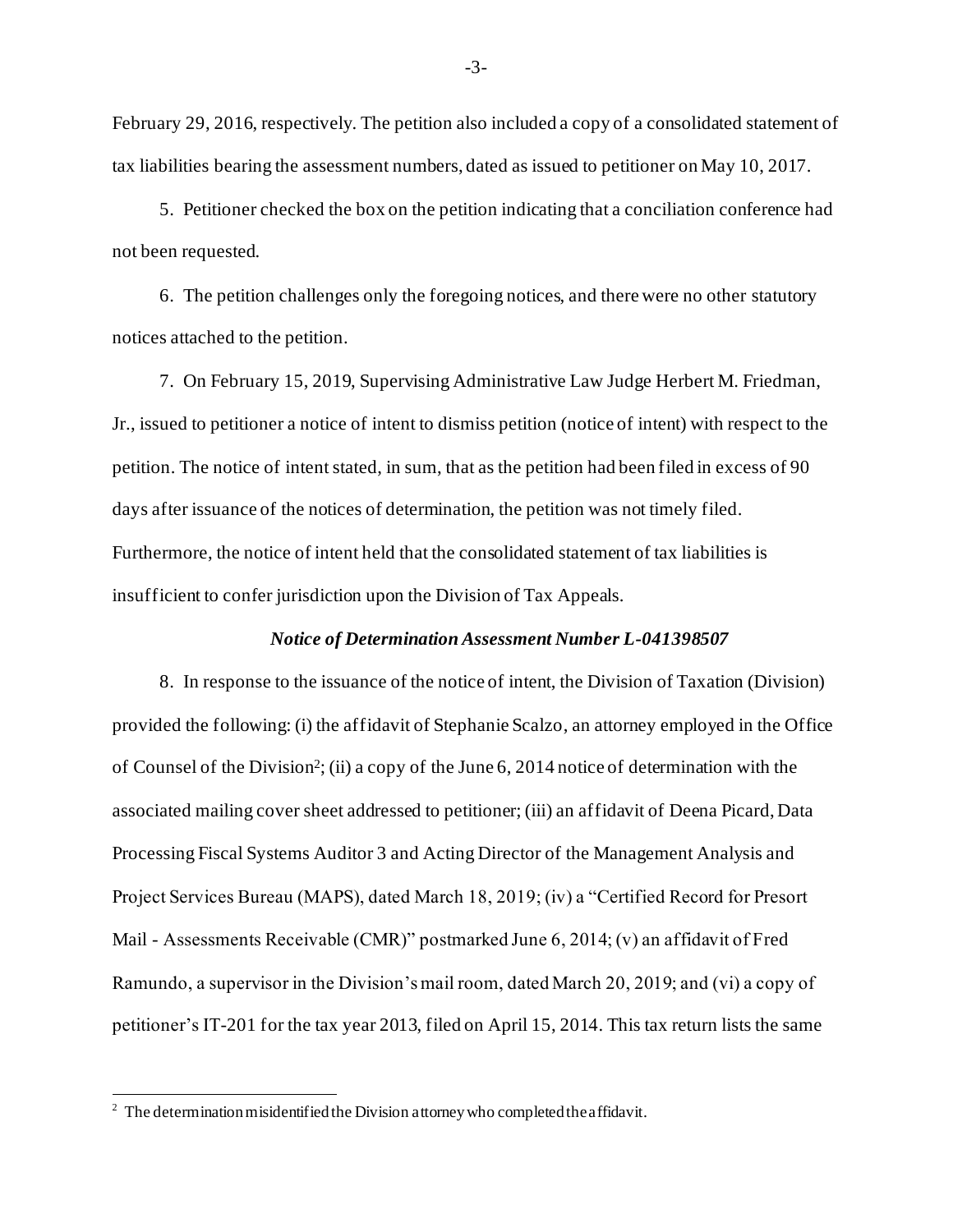address for petitioner as that listed on the notice of determination and the petition and was the last tax return filed with the Division before the notice of determination was issued.

9. The affidavit of Deena Picard, who has been in her current position since May 2017, and a Data Processing Fiscal Systems Auditor 3 since February 2006, sets forth the Division's general practice and procedure for processing statutory notices. Ms. Picard is the Acting Director of MAPS, which is responsible for the receipt and storage of CMRs and is familiar with the Division's Case and Resource Tracking System (CARTS), and the Division's past and present procedures as they relate to statutory notices. Statutory notices are generated from CARTS and are predated with the anticipated date of their mailing. Each page of the CMR lists an initial date that is approximately 10 days in advance of the anticipated date of mailing. Following the Division's general practice, this date was manually changed on the first and last page of the CMR in the present case to the actual mailing date of "6/6/14." In addition, as described by Ms. Picard, generally all pages of the CMR are banded together when the documents are delivered into the possession of the United States Postal Service (USPS) and remain so when returned to the Division. The pages of the CMR stay banded together unless otherwise ordered. The page numbers of the CMR run consecutively, starting with "PAGE: 1," and are noted in the upper right corner of each page.

10. All notices are assigned a certified control number. The certified control number of each notice is listed on a separate one-page mailing cover sheet, which also bears a bar code, the mailing address and the Departmental return address on the front, and the taxpayer assistance information on the back. The certified control number is also listed on the CMR under the heading entitled "Certified No." The CMR lists each notice in the order the notices are generated

-4-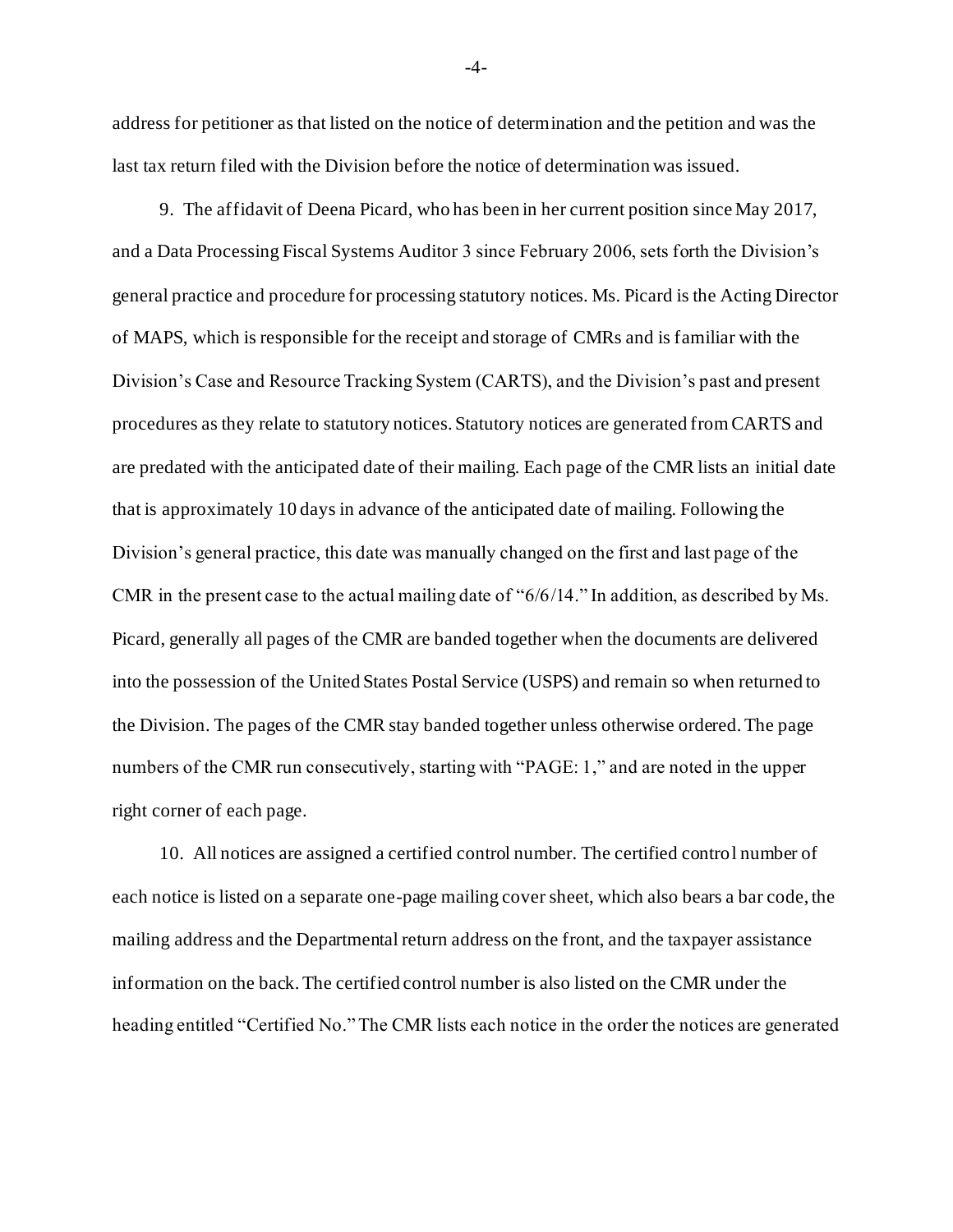in the batch. The assessment numbers are listed under the heading "Reference No." The names and addresses of the recipients are listed under "Name of Addressee, Street, and PO Address."

11. The June 6, 2014 CMR consists of 29 pages and lists 308 certified control numbers along with corresponding assessment numbers, names and addresses. Each page consists of 11 entries, except for page 29, which contains no entries. Ms. Picard notes that the copy of the CMR that is attached to her affidavit has been redacted to preserve the confidentiality of information relating to taxpayers who are not involved in this proceeding. A USPS representative affixed a postmark dated June 6, 2014 to each page of the CMR, circled the number "308" on page 29, next to the heading "Total Pieces Received at Post Office" and initialed or signed page 29 of the CMR.

12. Page 14 of the CMR indicates that a notice with certified control number 7104 1002 9730 0244 0114 and reference number L-041398507 was mailed to petitioner at the Bellerose, New York, address listed on that notice. The corresponding mailing cover sheet, attached to the Picard affidavit as exhibit "B," bears this certified control number and petitioner's name and address as noted.

13. The affidavit of Fred Ramundo describes the general operations and procedures within the Division's mail room. Mr. Ramundo has been in his position since 2013 and, as a result, is familiar with the practices of the mail room regarding statutory notices. The notices are received in the mail room and placed in the "Outgoing Certified Mail" area. Mr. Ramundo confirms that a mailing cover sheet precedes each notice. A staff member retrieves the notices and mailing cover sheets and operates a machine that puts each notice and mailing cover sheet into a windowed envelope, so that the address and certified number from the mailing cover sheet shows through the window. Staff members then weigh, seal and place postage on each envelope. The first and

-5-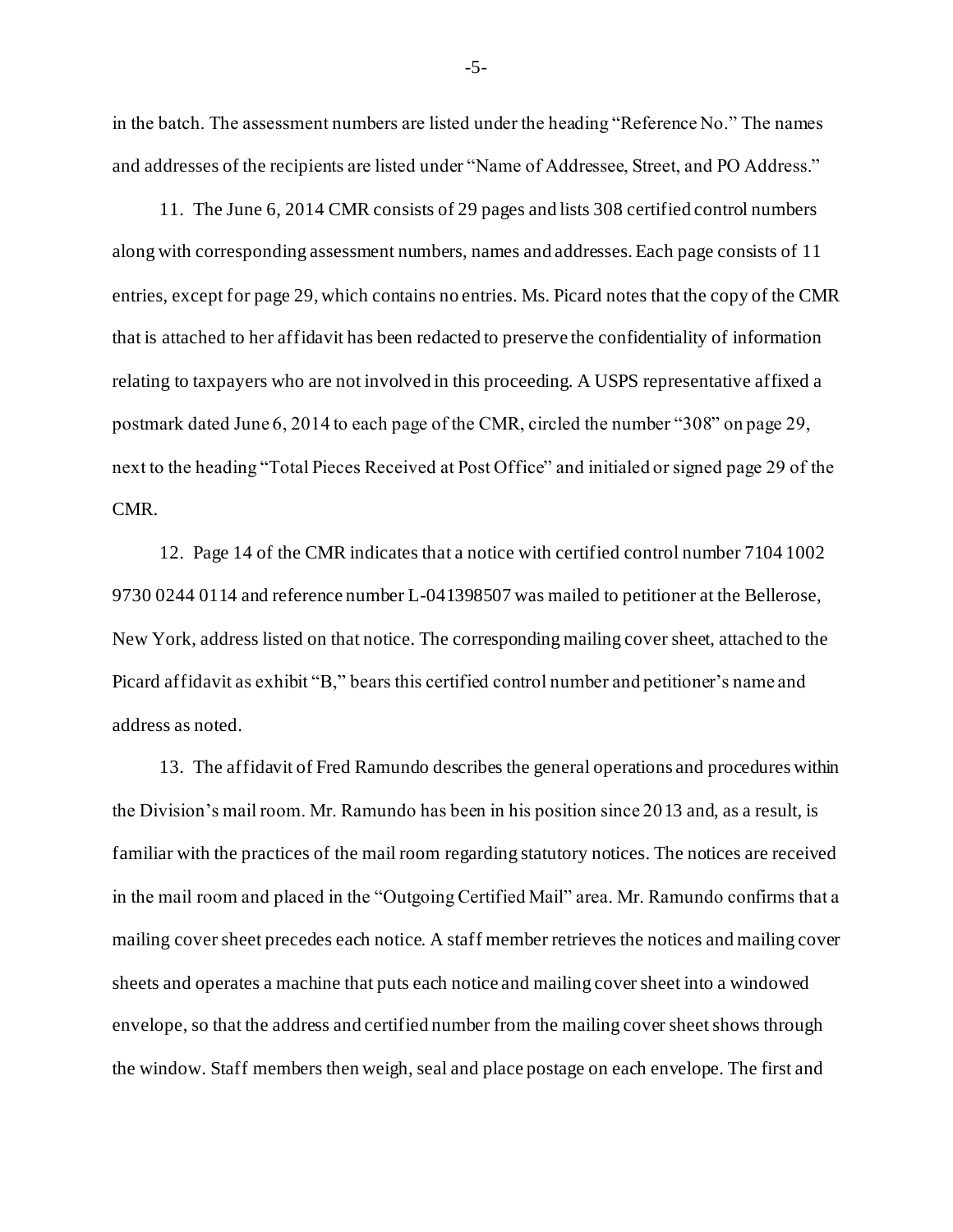last pieces of mail are checked against the information on the CMR. A clerk then performs a random review of up to 30 pieces listed on the CMR, by checking those envelopes against the information listed on the CMR. A staff member then delivers the envelopes and the CMR to one of the various USPS branches located in the Albany, New York, area. A USPS employee affixes a postmark and places his or her initials or signature on the CMR, indicating receipt by the post office. The delivering mail room employee further requests that the USPS either circle the total number of pieces received or indicate the total number of pieces received by writing the number on the CMR. As noted, each page of the CMR attached to the Picard affidavit as exhibit "A" contains a USPS postmark dated June 6, 2014. According to Mr. Ramundo, the affixation of the postmarks and the USPS employee's initials indicates that all 308 articles of mail listed on the CMR, including the article addressed to petitioner, were received by the USPS for mailing on June 6, 2014.

14. According to the Picard and Ramundo affidavits, the notice was mailed to petitioner on June 6, 2014, as claimed.

#### *Notice of Determination Assessment Number L-044470534*

15. In response to the issuance of the notice of intent, the Division of Taxation (Division) provided the following: (i) the affidavit of Stephanie Scalzo, an attorney employed in the Office of Counsel of the Division; (ii) a copy of the request for conciliation conference protesting assessment number L-044470534, stamped as received by the Division's Bureau of Conciliation and Mediation Services (BCMS) on May 9, 2016; (iii) an affidavit of Robert Farrelly, Supervisor of Tax Conferences of BCMS, dated March 20, 2019; (iv) a "Certified Record for Presort Mail - BCMS Cert Letter" (CMR) postmarked October 14, 2016; (v) a copy of the conciliation order, cover letter and cover sheet, dated October 14, 2016, as well as a copy of the three-windowed

-6-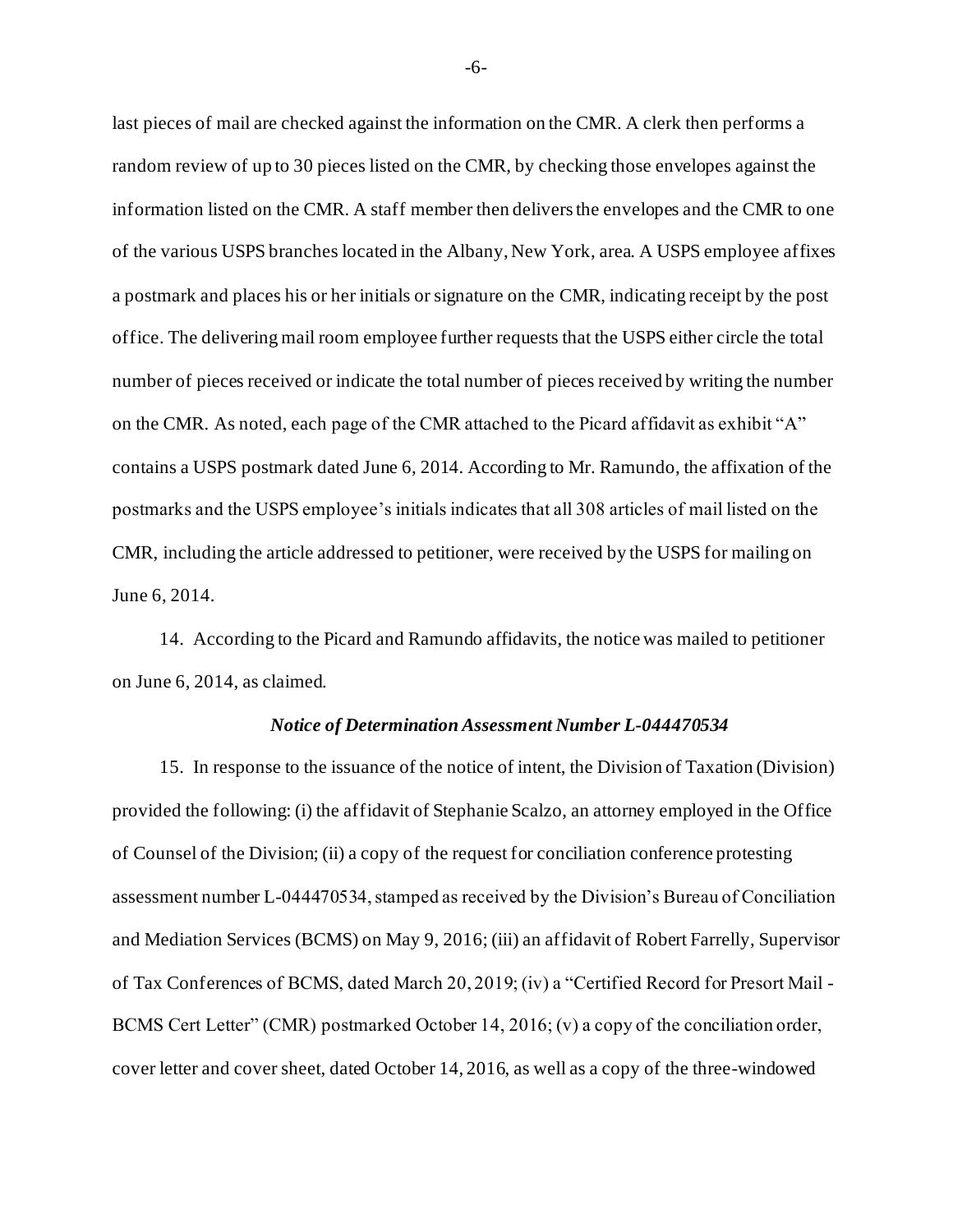mailing envelope used to mail the order; and (vi) an affidavit of Fred Ramundo, dated March 25, 2019.

16. Unknown to the Division of Tax Appeals, petitioner filed a request for conciliation conference protesting assessment number L-044470534, resulting in the issuance of a conciliation default order (CMS No. 270493). As such, regarding notice of determination number L-044470534, this determination will address the timeliness of the petition following the issuance of the conciliation default order.

17. The affidavit of Robert Farrelly sets forth the Division's general practice and procedure for preparing and mailing conciliation orders. The procedure culminates in the mailing of the conciliation orders by USPS, via certified mail, and confirmation of such mailing through receipt by BCMS of a postmarked copy of the CMR.

18. The BCMS Data Management Services Unit prepares and forwards the conciliation orders and the accompanying cover letters, predated with the intended date of mailing, to the conciliation conferee for signature. The conciliation conferee, in turn, signs and forwards the orders and cover letters to a BCMS clerk assigned to process the conciliation orders.

19. The name, mailing address, order date and BCMS number for each conciliation order to be issued are electronically sent to the Division's Advanced Function Printing Unit (AFP Unit). For each mailing, the AFP Unit assigns a certified control number and produces a cover sheet that indicates the BCMS return address, date of mailing, taxpayer's name, mailing address, BCMS number, certified control number, and certified control number bar code.

20. The AFP Unit also produces a computer-generated CMR entitled "Certified Record for Presort Mail - BCMS Cert Letter." The CMR is a listing of taxpayers to whom conciliation orders are sent by certified mail on a particular day. The certified control numbers are recorded

-7-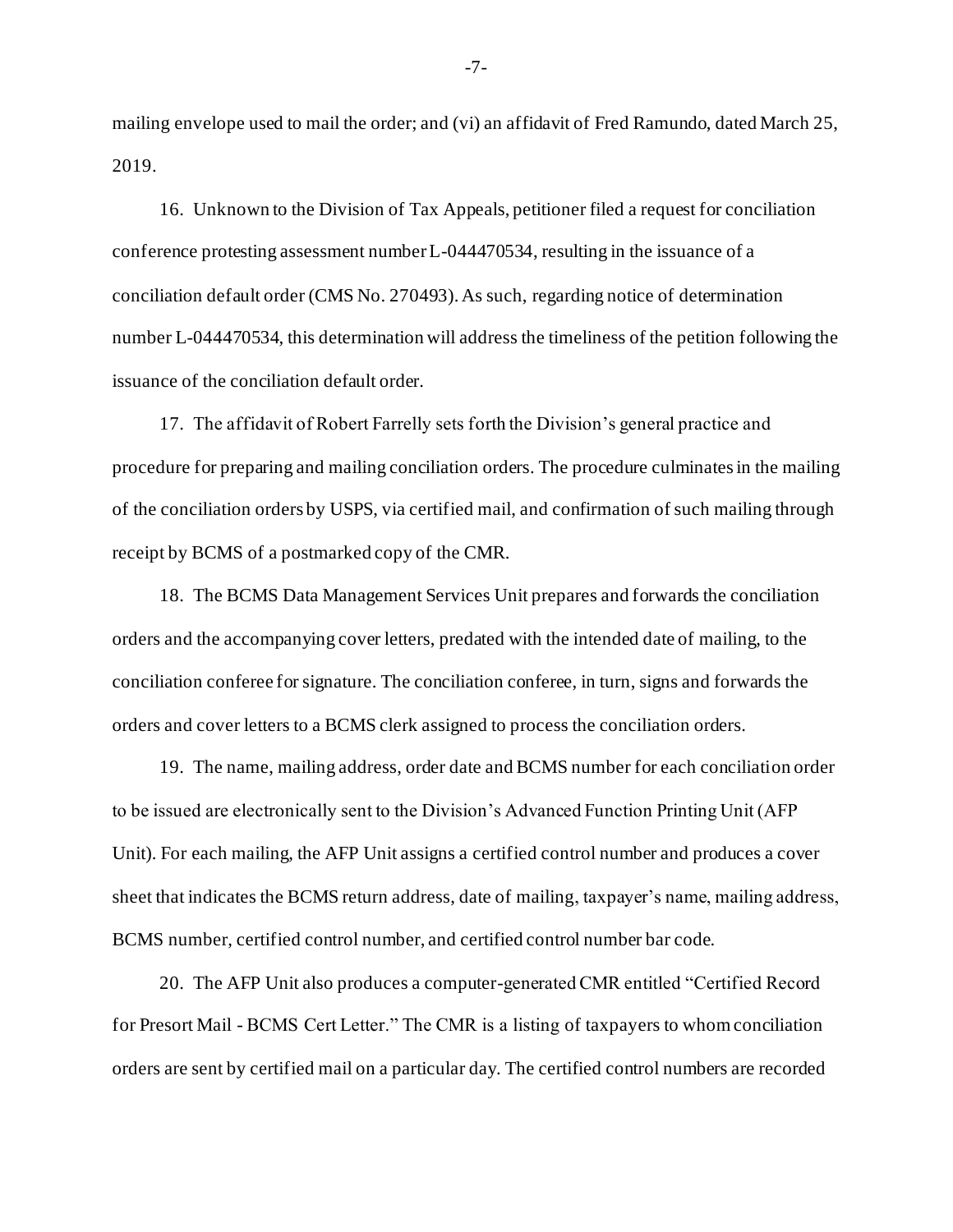on the CMR under the heading "Certified No." The BCMS numbers are recorded on the CMR under the heading "Reference No." and are preceded by three zeros (000). The AFP Unit prints the CMR and cover sheets using a printer located in BCMS, and these documents are delivered to the BCMS clerk assigned to process conciliation orders.

21. The clerk's regular duties include associating each cover sheet, cover letter, and conciliation order. The clerk verifies the names and addresses of taxpayers with the information listed on the CMR and on the cover sheet. The clerk then folds and places the cover sheet, cover letter, and conciliation order into a three-windowed envelope through which the BCMS return address, certified control number, bar code, and name and address of the taxpayer appear.

22. The "Total Pieces and Amounts" is indicated on the last page of the CMR. It is the general office practice that the BCMS clerk stamps "MAIL ROOM: RETURN LISTING TO: BCMS BLDG 9 RM 180 ATT: CONFERENCE UNIT:" on the bottom left corner of the CMR.

23. The BCMS clerk also writes the date of mailing of the conciliation orders listed on the CMR at the top of the pages of the CMR. In this case, "10-14-16" was written in the upper right corner of each page of the CMR.

24. The CMR, along with the envelopes containing the cover sheets, cover letters, and conciliation orders are picked up from BCMS by an employee of the Division's Mail Processing Center.

25. Mr. Farrelly attests to the truth and accuracy of the copy of the five-page CMR, which contains a list of the conciliation orders issued by the Division on October 14, 2016. The CMR lists 44 certified control numbers. Each such certified control number is assigned to an item of mail listed on the five pages of the CMR. Specifically, corresponding to each listed certified

-8-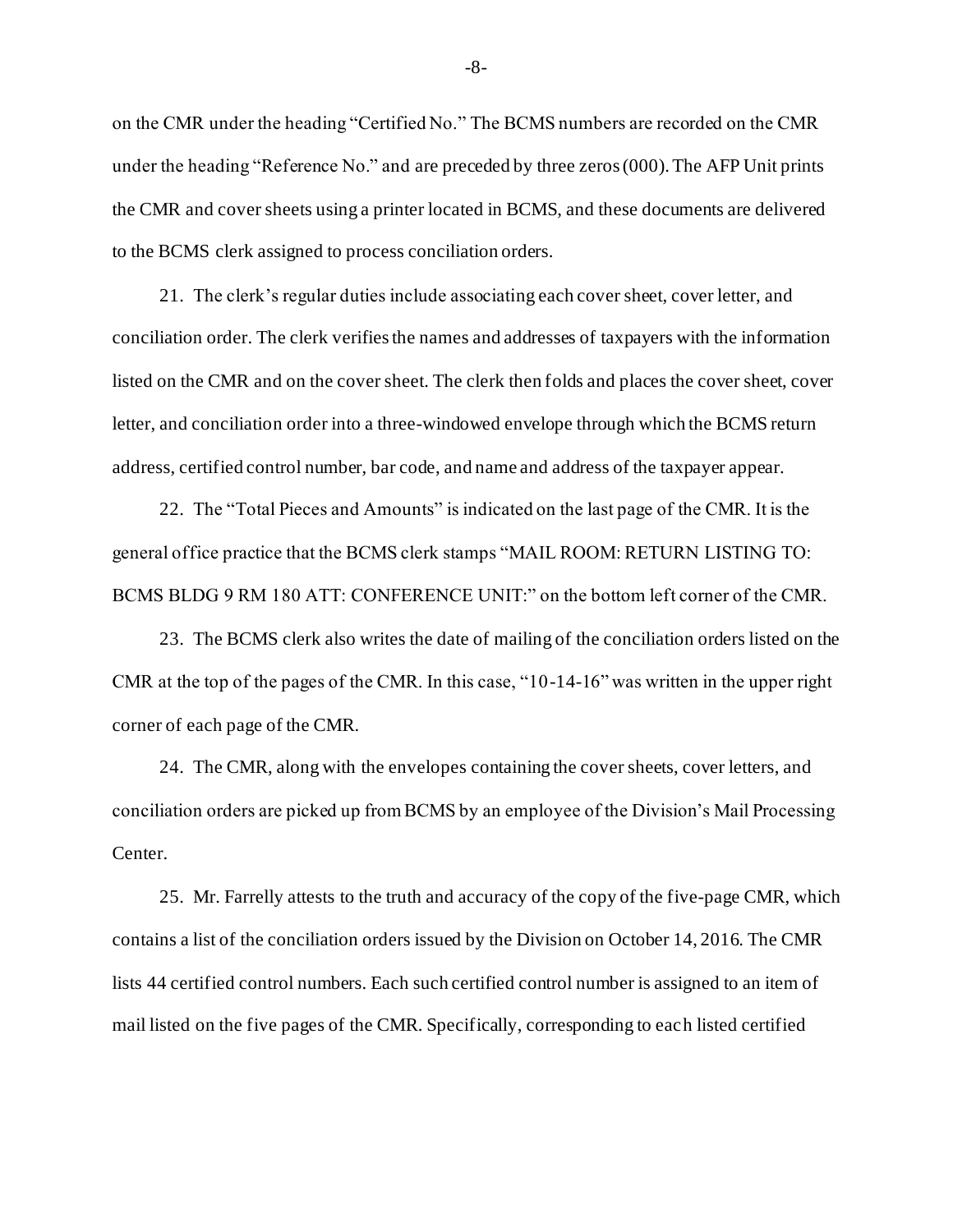control number is a reference or CMS number, and the name and address of the addressee, and postage and fee amounts.

26. Information regarding the conciliation order issued to petitioner is contained on page 3 of the CMR. Specifically, corresponding to certified control number 7104 1002 9730 0035 9463 is reference or CMS number 000270493, along with the name and last known address of petitioner. Specifically, the Bellerose, New York, address listed on the CMR is the same address referenced on the request for conciliation conference and the petition filed with the Division of Tax Appeals.

27. The affidavit of Fred Ramundo explains that after a conciliation order is placed in the "Outgoing Certified Mail" basket in the Mail Processing Center, a member of the staff weighs and seals each envelope and affixes postage and fee amounts. A clerk then counts the envelopes and verifies the names and certified control numbers against the information contained on the CMR. Thereafter, a member of the staff delivers the stamped envelopes to a branch of the USPS in Albany, New York. A postal employee affixes a postmark and his or her initials or signature to the CMR indicating receipt by the post office.

28. In this instance, the postal employee affixed a postmark dated October 14, 2016, to each page of the five-page CMR. The postal employee wrote and circled the number "44" on page 1, circled the number "44" on page 5 and initialed page 5 to indicate the total pieces of mail received at the post office.

29. Mr. Ramundo stated that the CMR is the Division's record of receipt, by the USPS, for pieces of certified mail. In the ordinary course of business and pursuant to the practices and procedures of the Division's Mail Processing Center, the CMR is picked up at the post office by a member of Mr. Ramundo's staff on the following day after its initial delivery and is then

-9-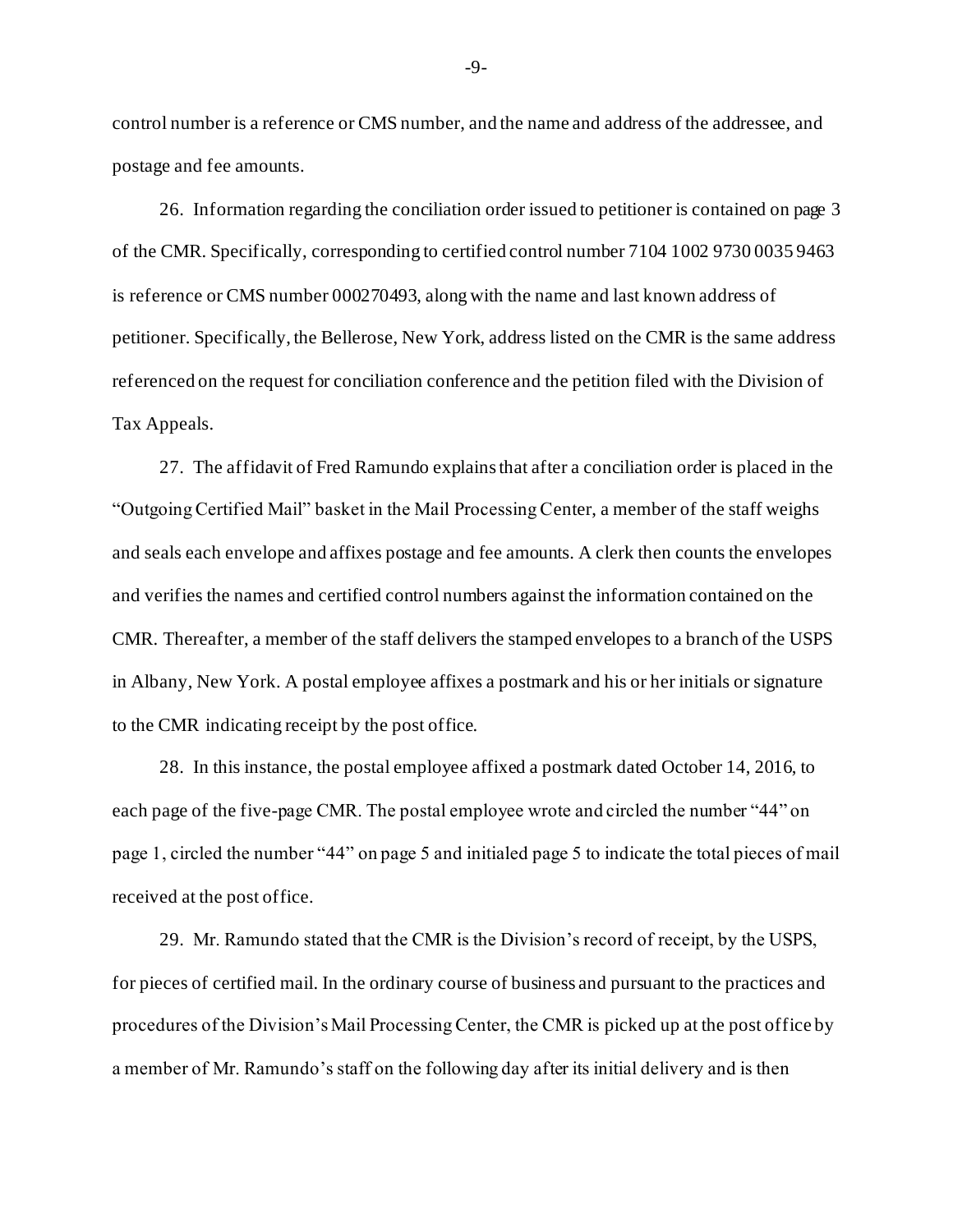delivered to the originating office, in this case BCMS. The CMR is maintained by BCMS in the regular course of business.

30. Based upon his review of the affidavit of Robert Farrelly, the exhibits attached thereto and the CMR, Mr. Ramundo avers that on October 14, 2016, an employee of the Mail Processing Center delivered an item of certified mail addressed to petitioner at his Bellerose, New York, address to a branch of the USPS in Albany, New York, in a sealed postpaid envelope for delivery by certified mail. He states that he can also determine that a member of his staff obtained a copy of the CMR delivered to and accepted by the post office on October 14, 2016, for the records of BCMS. Mr. Ramundo asserts that the procedures described in his affidavit are the regular procedures followed by the Mail Processing Center in the ordinary course of business when handling items to be sent by certified mail, and that these procedures were followed in mailing the piece of certified mail to petitioner on October 14, 2016.

31. In his response to the notice of intent to dismiss petition, petitioner submitted a letter, claiming, in pertinent part, that it is unclear how or why an assessment was issued against the business at a time when the business was not in operation.

#### *THE DETERMINATION OF THE ADMINISTRATIVE LAW JUDGE*

The Administrative Law Judge noted that the standard of review in the present matter is the same as that of a summary determination motion. The Administrative Law Judge pointed out that such a motion may be granted where no material issue of fact exists.

The Administrative Law Judge observed that there is a 90-day statutory time limit to file a petition following both the issuance of a notice of determination and the issuance of a conciliation order. The Administrative Law Judge also observed that the Division bears the burden of establishing that it mailed the relevant statutory notice to the taxpayer's last known

-10-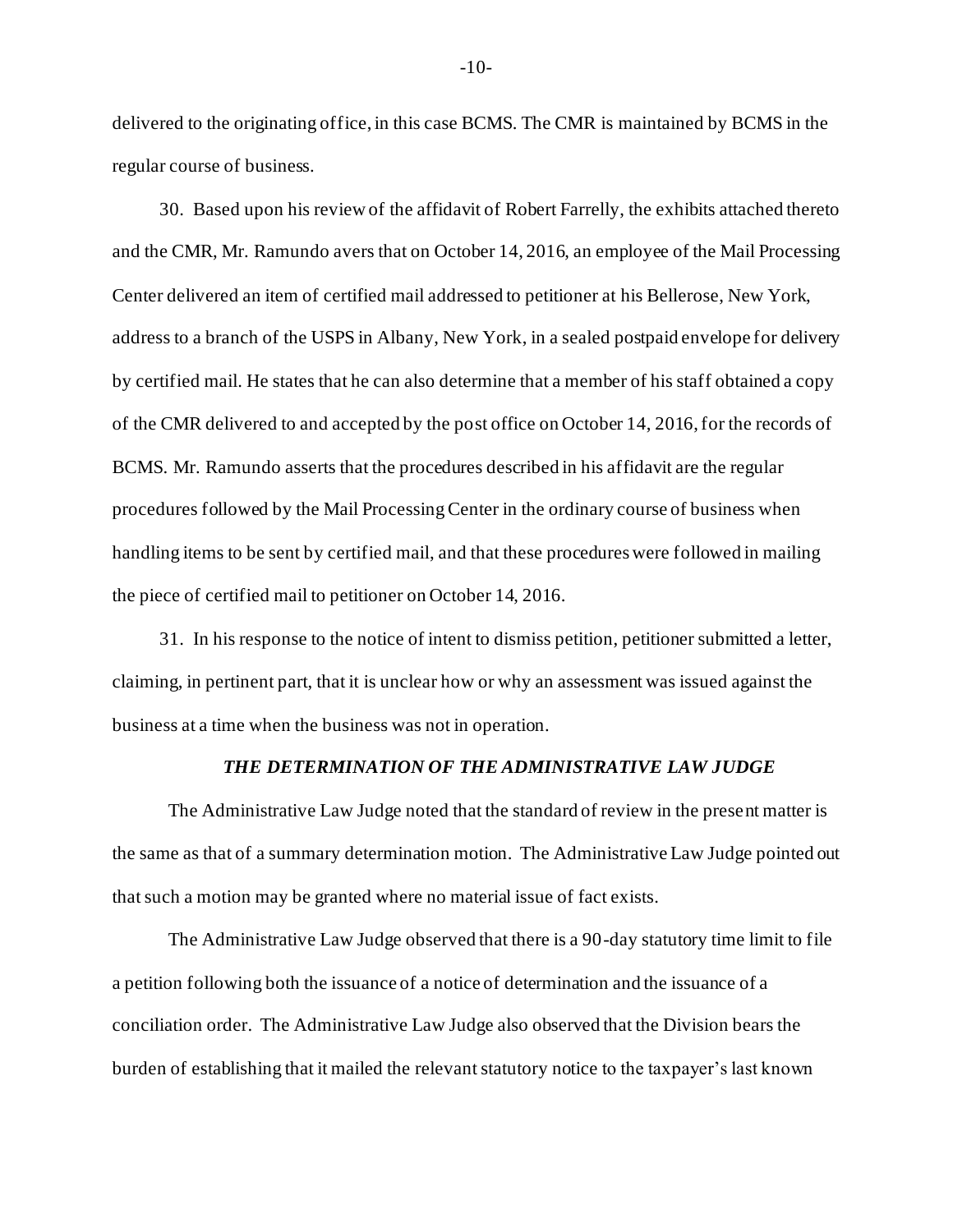address using certified or registered mail. The Administrative Law Judge noted the wellestablished rule that the Division must establish its standard mailing procedure and that such procedure was followed in a particular case in order to meet this burden.

The Administrative Law Judge found that the Division met its burden and established that the subject notice of determination was properly mailed to petitioner on June 6, 2014. The Administrative Law Judge determined that the submitted affidavits and the CMR establish both the Division's general mailing procedure and that such procedure was followed with respect to the subject notice of determination. The Administrative Law Judge also found that the address to which the notice of determination was mailed was petitioner's last known address.

The Administrative Law Judge also concluded that the Division met its burden and established that the subject conciliation order was properly mailed to petitioner on October 14, 2016. The Administrative Law Judge found that the submitted affidavits and the CMR establish both the Division's general mailing procedure and that such procedure was followed with respect to the subject conciliation order. The Administrative Law Judge also found that the address to which the conciliation order was mailed was petitioner's last known address.

The Administrative Law Judge thus concluded that the petition in the present matter, deemed filed on May 25, 2018, was filed more than 90 days from the date of issuance of both the June 6, 2014 notice of determination and the October 14, 2016 conciliation order. Accordingly, he dismissed the petition.

### *ARGUMENTS ON EXCEPTION*

Petitioner asserts that he relied on his accountant to meet his business's sales tax obligations. As he did below, petitioner questions the accuracy of the assessment. Petitioner also asserts that the business has subsequently failed; that he has experienced significant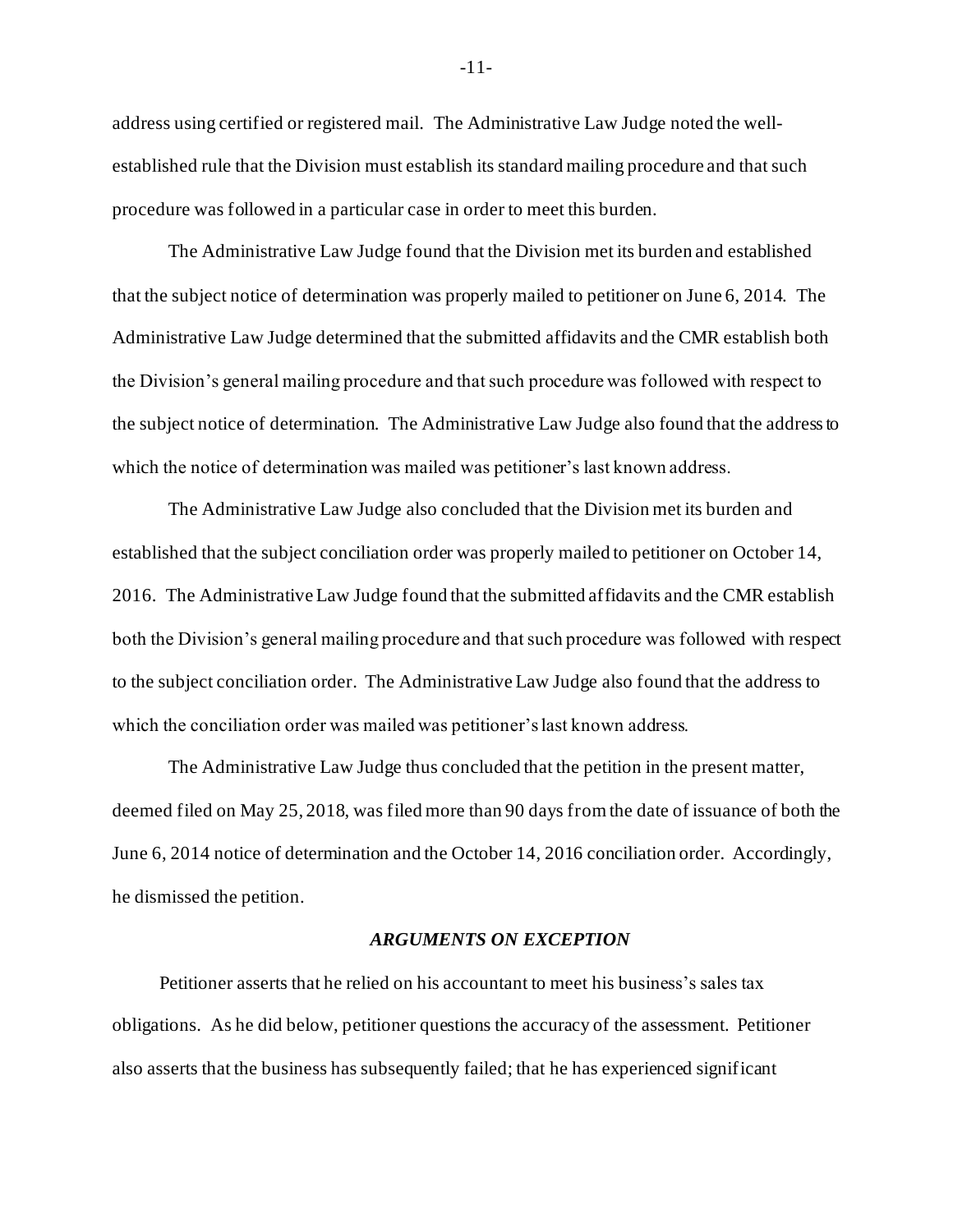financial difficulties and health problems; and that he is unable to afford representation on this appeal. Petitioner does not address the issue of the timeliness of the petition.

The Division asserts that the determination was correct and should be affirmed.

## *OPINION*

The Administrative Law Judge's dismissal of the petition was made following the Supervising Administrative Law Judge's issuance of a notice of intent to dismiss petition pursuant to section 3000.9 (a) (4) of the Tax Appeals Tribunal Rules of Practice and Procedure (20 NYCRR 3000.9 [a] [4]). The standard of review for a notice of intent to dismiss is the same as that for a summary determination motion (*Matter of Victory Bagel Time, Inc*., Tax Appeals Tribunal, September 13, 2012). Such a motion "shall be granted if, upon all the papers and proof submitted, the administrative law judge finds that it has been established sufficiently that no material and triable issue of fact is presented" (20 NYCRR 3000.9 [b] [1]).

"The proponent of a summary judgment [or determination] motion must make a prima facie showing of entitlement to judgment as a matter of law, tendering sufficient evidence to eliminate any material issues of fact from the case (citations omitted)" (*Winegrad v New York Univ. Med. Ctr.*, 64 NY2d 851, 853 [1985]). The opponent of such a motion "must... produce 'evidentiary proof in admissible form sufficient to require a trial of material questions of fact on which he rests his claim' and 'mere conclusions, expressions of hope or unsubstantiated allegations or assertions are insufficient'" (*Whelan v GTE Sylvania*, 182 AD2d 446, 449 [1992] *citing Zuckerman v City of New York*, 49 NY2d 557, 562 [1980]).

A taxpayer may protest a notice of determination by filing a petition for a hearing with the Division of Tax Appeals within 90 days from the date of mailing of such notice, with certain

-12-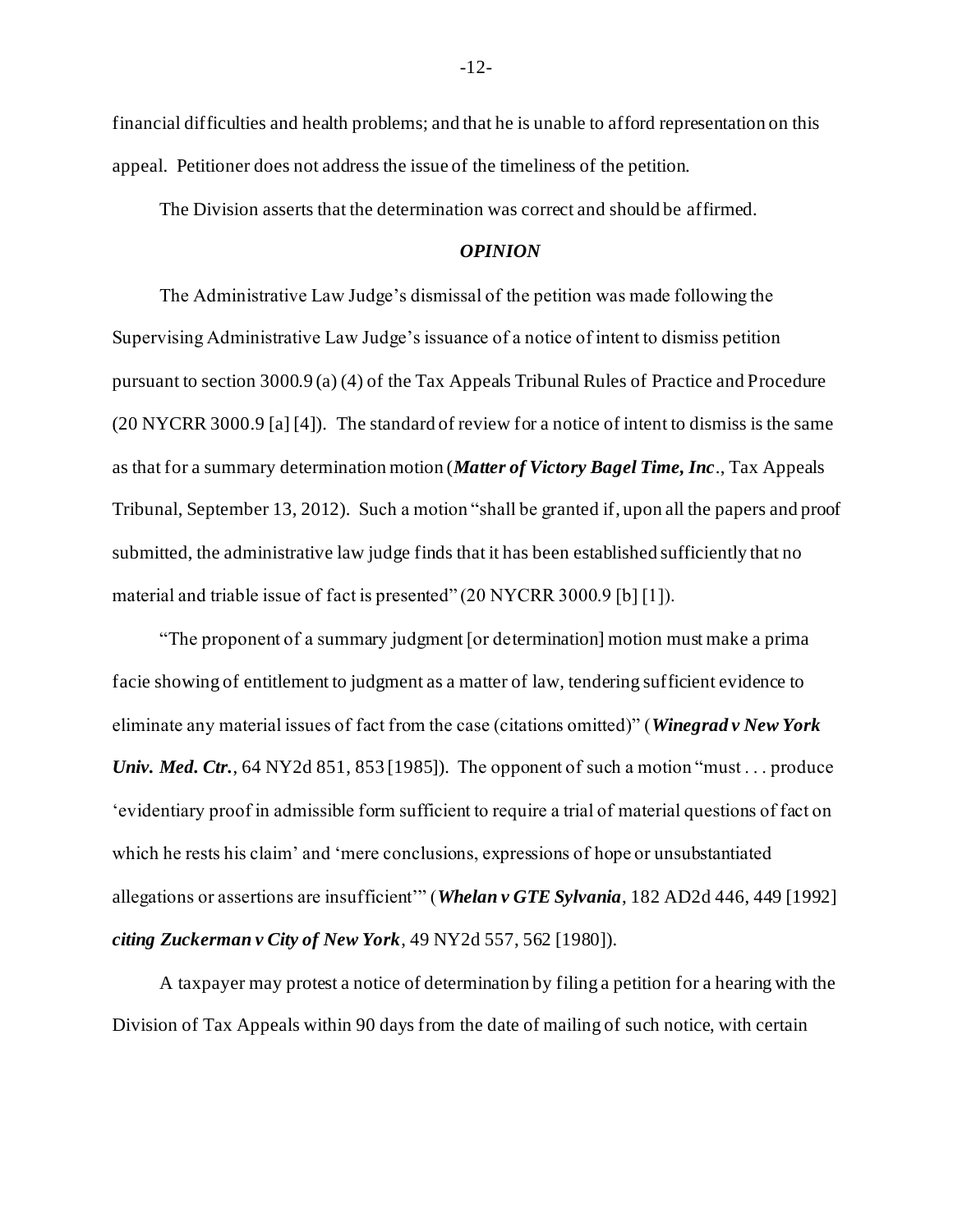exceptions not relevant here (Tax Law § 1138 [a] [1]). Absent such a timely filed protest, a notice of determination becomes an assessment subject to collection (*id.*).

 Alternatively, a taxpayer may protest a notice of determination by filing a request for a conciliation conference with BCMS "if the time to petition for such a hearing has not elapsed" (Tax Law § 170 [3-a] [a]). A conciliation conference may result in the issuance of a conciliation order. A conciliation order is issued when mailed (*Matter of Wilson*, Tax Appeals Tribunal, July 13, 1989). A conciliation order is binding upon a taxpayer unless the taxpayer files a petition for a hearing with the Division of Tax Appeals within 90 days from the date of mailing of the order, with exceptions not relevant here (Tax Law § 170 [3-a] [e]).

A petition filed following the issuance of a notice of determination or a conciliation order must be timely filed to confer jurisdiction on the Division of Tax Appeals to consider the merits of the protest (*see e.g. Matter of Ahmed*, Tax Appeals Tribunal, April 10, 2018; *Matter of Chimiak*, Tax Appeals Tribunal, September 19, 2019; Tax Law § 2006 [4]).

Where the timeliness of a taxpayer's petition is in question, following either the issuance of a notice of determination or a conciliation order, the Division has the burden to prove the date and fact of mailing of the statutory notice, by certified or registered mail, to the taxpayer's last known address (*see Matter of Katz*, Tax Appeals Tribunal, November 14, 1991). The Division must show proof of a standard mailing procedure and proof that such procedure was followed in the instance in question (*see Matter of New York City Billionaires Constr. Corp.*, Tax Appeals Tribunal, October 20, 2011). The Division may meet this burden by "producing affidavits from individuals with the requisite knowledge of mailing procedures and a properly completed CMR (citations omitted)" (*Matter of Balan*, Tax Appeals Tribunal, October 27, 2016).

The Division has met its burden here.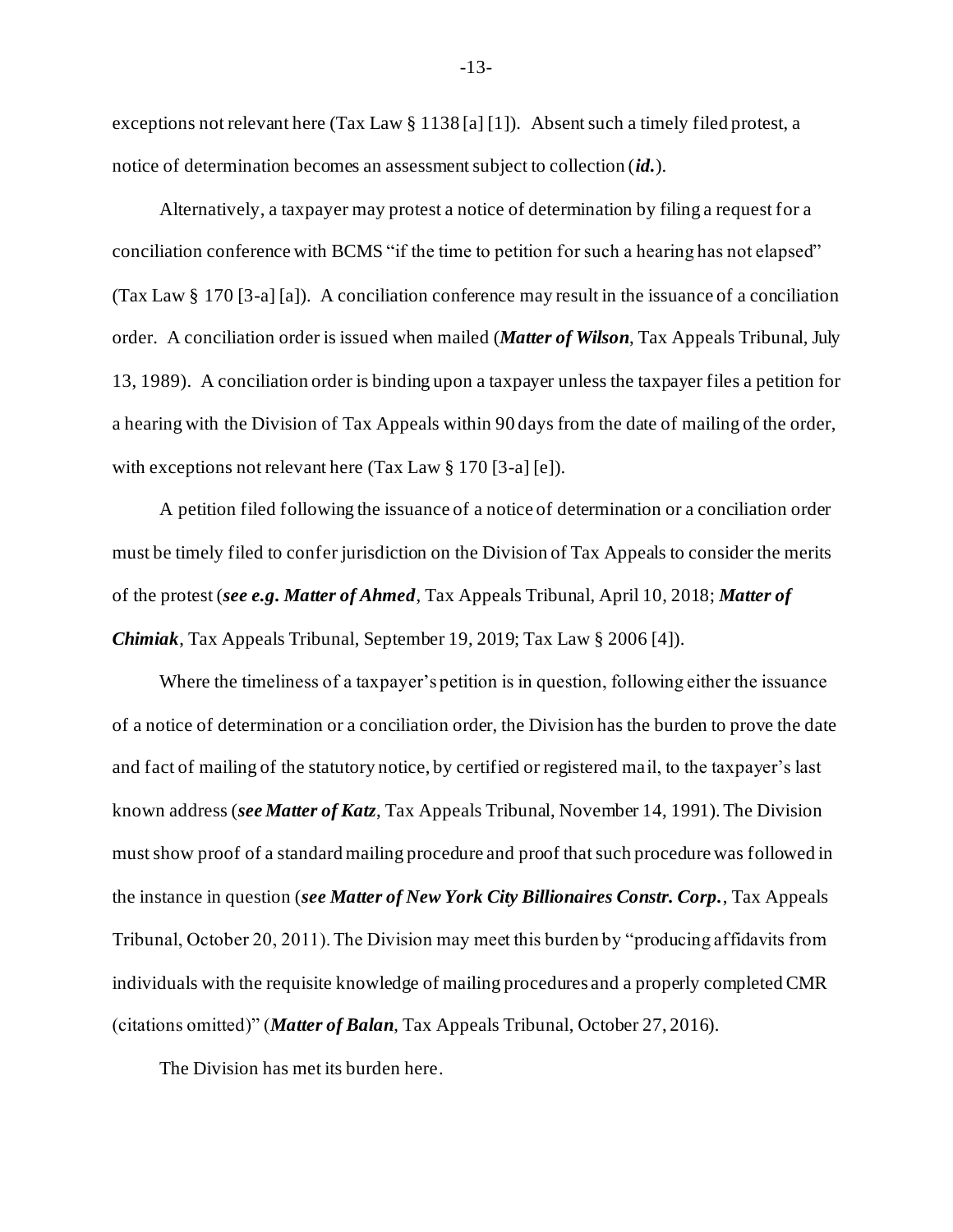The affidavits of Ms. Picard and Mr. Ramundo establish the Division's standard mailing procedures in issuing notices of determination. The CMR postmarked June 6, 2014 has been properly completed and thus shows that the Division's standard mailing procedure was followed with respect to the mailing of the notice of determination to petitioner (*id.*). Furthermore, there is no dispute that the notice of determination bears petitioner's correct address.

The affidavits of Mr. Farrelly and Mr. Ramundo establish the Division's standard mailing procedures in issuing conciliation orders. The CMR postmarked October 14, 2016 has been properly completed and thus shows that the Division's standard mailing procedure was followed with respect to the mailing of the conciliation order to petitioner (*id.*). Additionally, the cover sheet associated with the conciliation order bears petitioner's correct address.

Accordingly, we agree with the Administrative Law Judge's conclusions that the subject notice of determination was properly mailed to petitioner on June 6, 2014 and that the subject conciliation order was properly mailed to petitioner on October 14, 2016, as claimed.

As noted, petitioner had 90 days from the June 6, 2014 mailing of the notice of determination and 90 days from the October 14, 2016 mailing of the conciliation order to file a petition with the Division of Tax Appeals. The petition in the present matter, deemed filed on May 25, 2018, was filed well-beyond these time limits. While we are sympathetic to petitioner's personal and financial circumstances, we may not consider the merits of the protest, as we lack jurisdiction to do so (*Matter of Ahmed*; *Matter of Chimiak*).

The Administrative Law Judge thus properly dismissed the petition.

Accordingly, it is ORDERED, ADJUDGED and DECREED that:

1. The exception of Emad Mohamed is denied;

2. The determination of the Administrative Law Judge is affirmed; and

-14-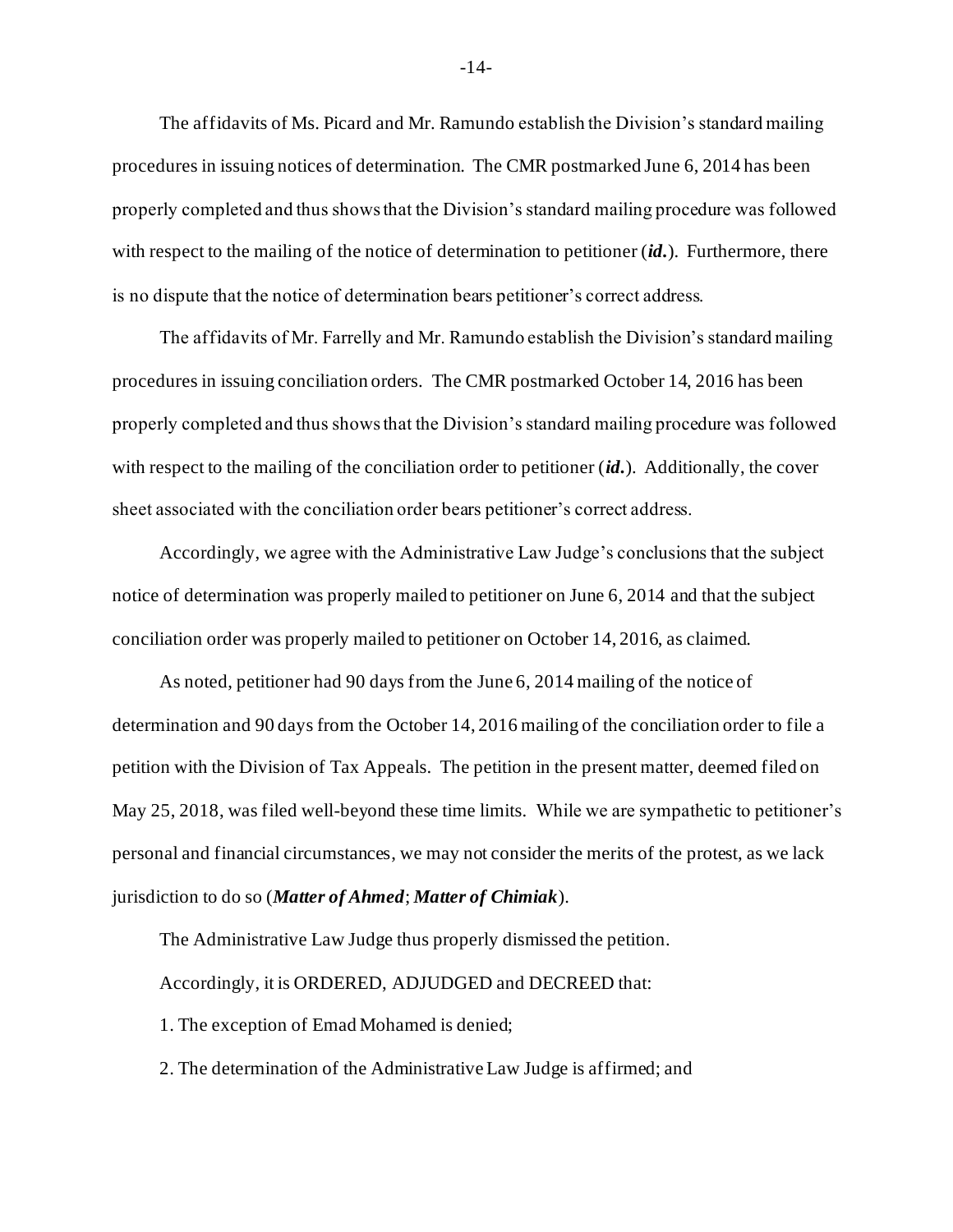3. The petition of Emad Mohamed is dismissed.